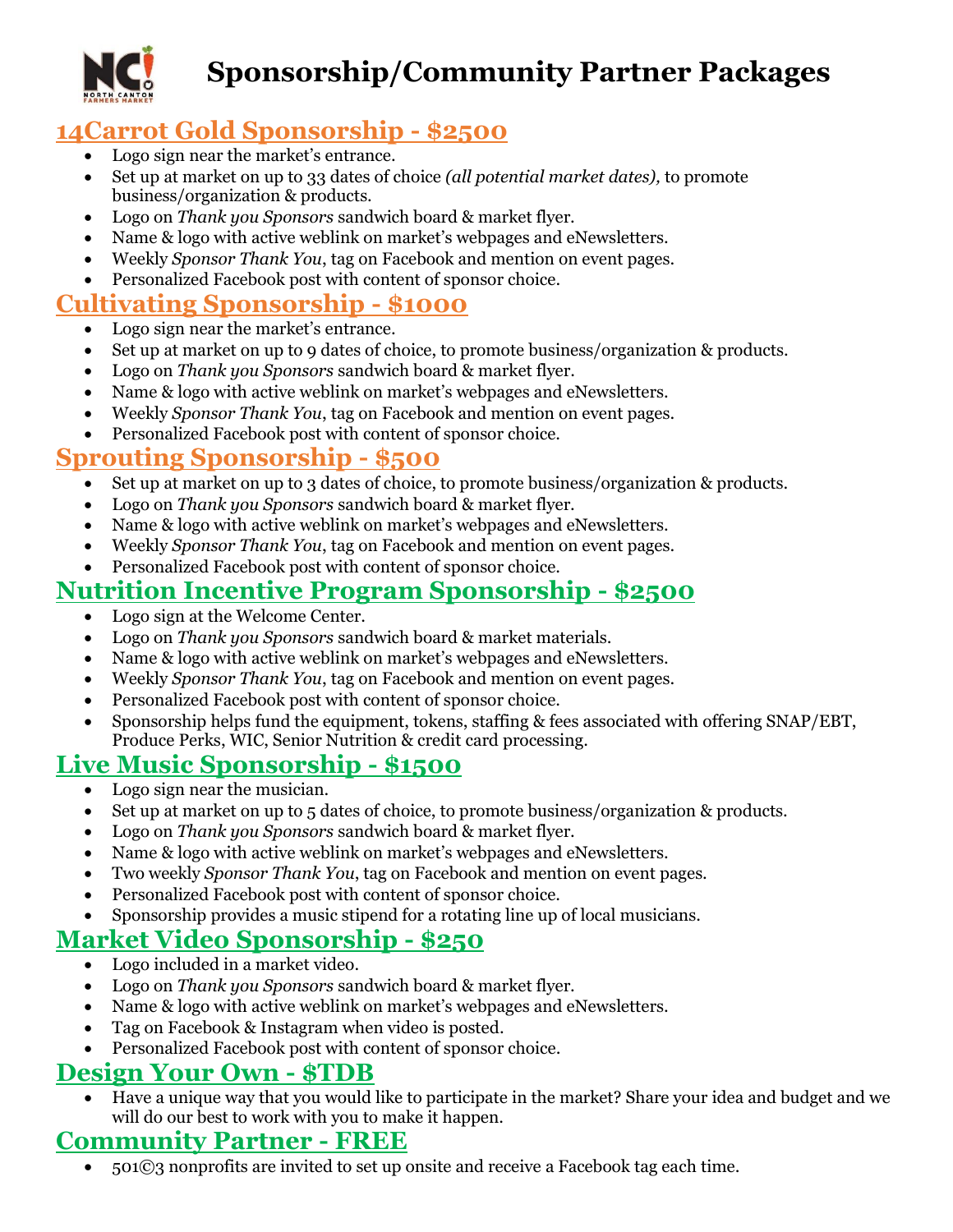

# **2022 Sponsor/Community Partner Application**

#### **Grow with us at the North Canton Farmers' Market!!**

The North Canton Farmers' Market offers a diverse group of local vendors that create a wide array of produce, meats, plants, baked & canned goods, personal/home/pet care products and crafts. The market fosters vitality in our local community and promotes a sustainable economy through partnerships connecting local farms and small businesses, directly to customers. Your participation will assist with ensuring the sustainability of the market, as a cornerstone of our community for years to come. Thank you for your consideration!

## **Location, Dates and Hours**

**1.** The North Canton Farmers' Market will be held inside and outside *(weather permitting)* of North Canton Civic Center, located at **845 West Maple Street ~ North Canton, OH 44720***.* It will be open **every Wednesday, except the last two weeks of the year.** The hours of operation are **3:00-6:00pm**.

**2. Participants may begin to set up at 1:30pm**. Market staff will not be onsite until that time.

**3.** All set up must be complete prior to the market start time.

**4. Participants that choose to set up, must stay until the market closes. Early booth breakdowns and departures are prohibited.**

**5. Open RAIN or SHINE,** but not in inclement weather/issued Tornado/Blizzard Warning.

## **Space Assignments**

**1.** Most spaces are 10x10. Flexible sized and electric access spots are available by request.

**2.** The City of North Canton & Know Your Roots, reserve the right to place participants in different locations from week to week, to provide the best possible market diversity. **Guaranteed full season spots are reserved for 14Carrot Gold Sponsors.** 

**3.** Participants must keep their display within their allotted space unless prior permission is obtained. Soliciting of vendors/customers outside of assigned space is prohibited. Carts & wagons are suggested for the ease of transporting products & informational materials to and from assigned space.

**4.** If setting up indoors, 14Carrot sponsors are welcome to keep their display set up in their assigned space from week to week.

# **General Guidelines**

**1.** If unable to arrive by 2:45 pm, please do not plan to participate on that date. No refunds available.

**2. No bummers, please** 

**3.** No loud music, shouting at shoppers, unleashed pets, alcoholic beverages, firearms or smoking on premises.

**4.** Participants must wear proper attire and keep their area clean and free of debris during the market, Then, promptly remove all personal items and dispose of all trash at the conclusion of each market.

#### **5. Participants are encouraged to assist in promoting the North Canton Farmers' Market.**

**6.** Any dispute concerning products, rules or regulations must be appealed in writing to Catherine Farina, the North Canton Deputy Director of Administration and Development. The Deputy Director has final say in settling any disputes presented. If need be, the Deputy Director has the discretion to ban vendors and/or guests from the market.

**7.** The City of North Canton and/or Know Your Roots shall have the discretion to deny any application should it be determined to violate the "spirit of the market." The spirit of the market includes, but is not limited to, a spirit that fosters community and inclusivity, and showcases vendors and their products primarily. Divisive, discriminatory, hateful, or non-inclusive ideology and/or information shall automatically be deemed in violation.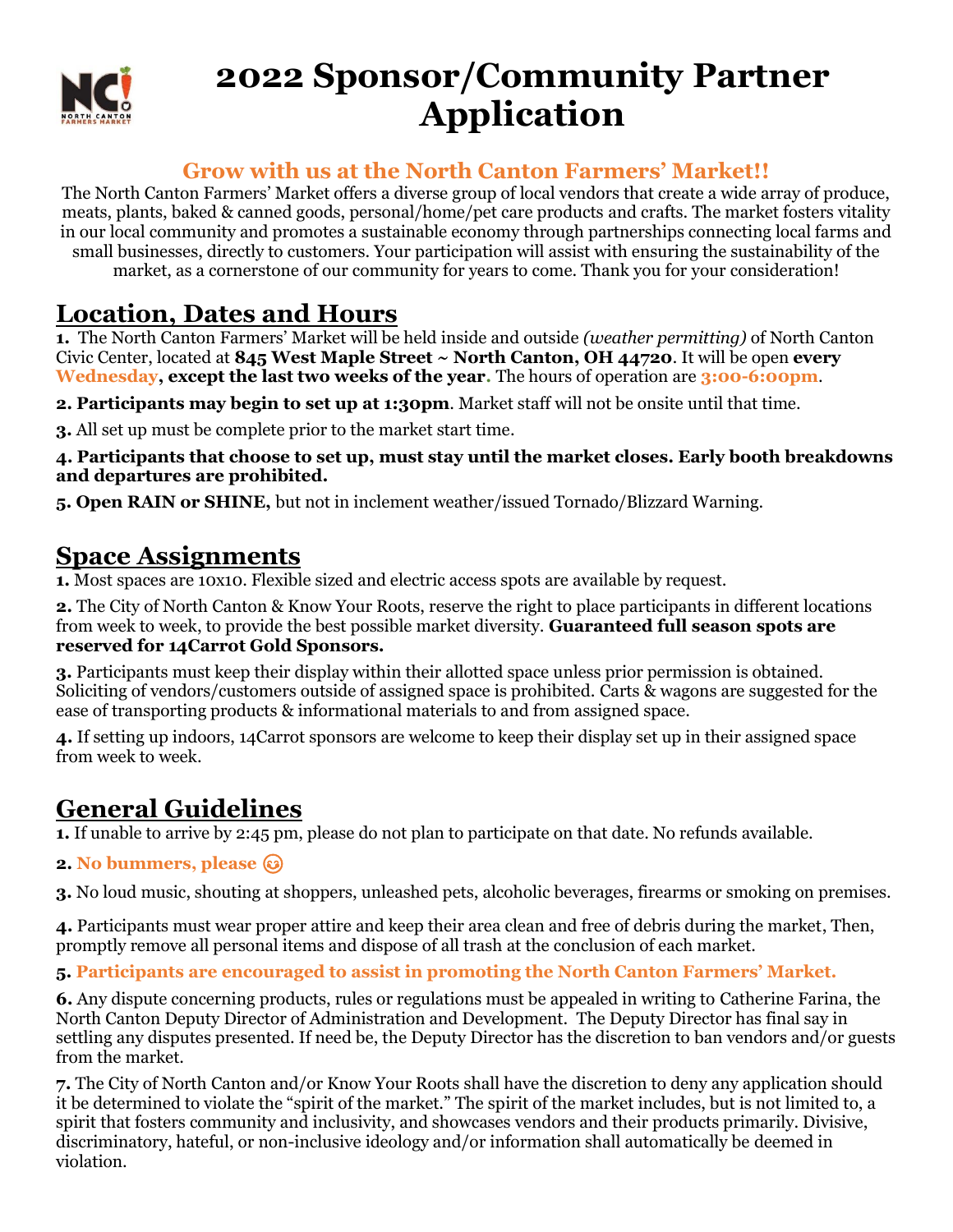**8.** No participants shall be involved in political campaigning of any kind and the distribution of information that is politically related shall be prohibited at the North Canton Farmers' Market.

**9. Participants will respect the integrity of the market, its customers and each other, at all times.** 

## **COVID-19 Guidelines**

**1. Vendors are required to adhere to all current mandatory practices required by the Governor of Ohio/Ohio Department of Health.**

**2. Participants are encouraged to sanitize/wash their hands.**

**3.** Participants that appear to be ill upon arrival to the market or become sick during market hours, will be asked to leave for the safety of all. Such are welcome to return, 10 days after the symptoms first appear.

## **Proof of Insurance**

**Participants that set up at the market are liable for all applicable insurance and must provide a Certificate of Liability Insurance to participate**. The City of North Canton and Know Your Roots are not responsible for any damage, loss, injury, theft, harm or altercation that may occur before, during and/or after the market. Liability of North Canton is strictly limited to its employees and maintenance of its facility.

## **Market Contact**

**Jena Grosschmidt- (330) 209-0809** or **[KnowYourRootsOhio@gmail.com](mailto:KnowYourRootsOhio@gmail.com) Ryan Grosschmidt– (330) 575-7290** or **[Ryan.Grosschmidt@](mailto:KnowYourRootsOhio@gmail.com)csb1.com**

Follow the market:

**[www.facebook.com/NorthCantonFarmersMarket/](http://www.facebook.com/NorthCantonFarmersMarket/)**

**www.instagram.com/northcantonfarmersmarket/**

**www.NCantonFarmersMarket.com**